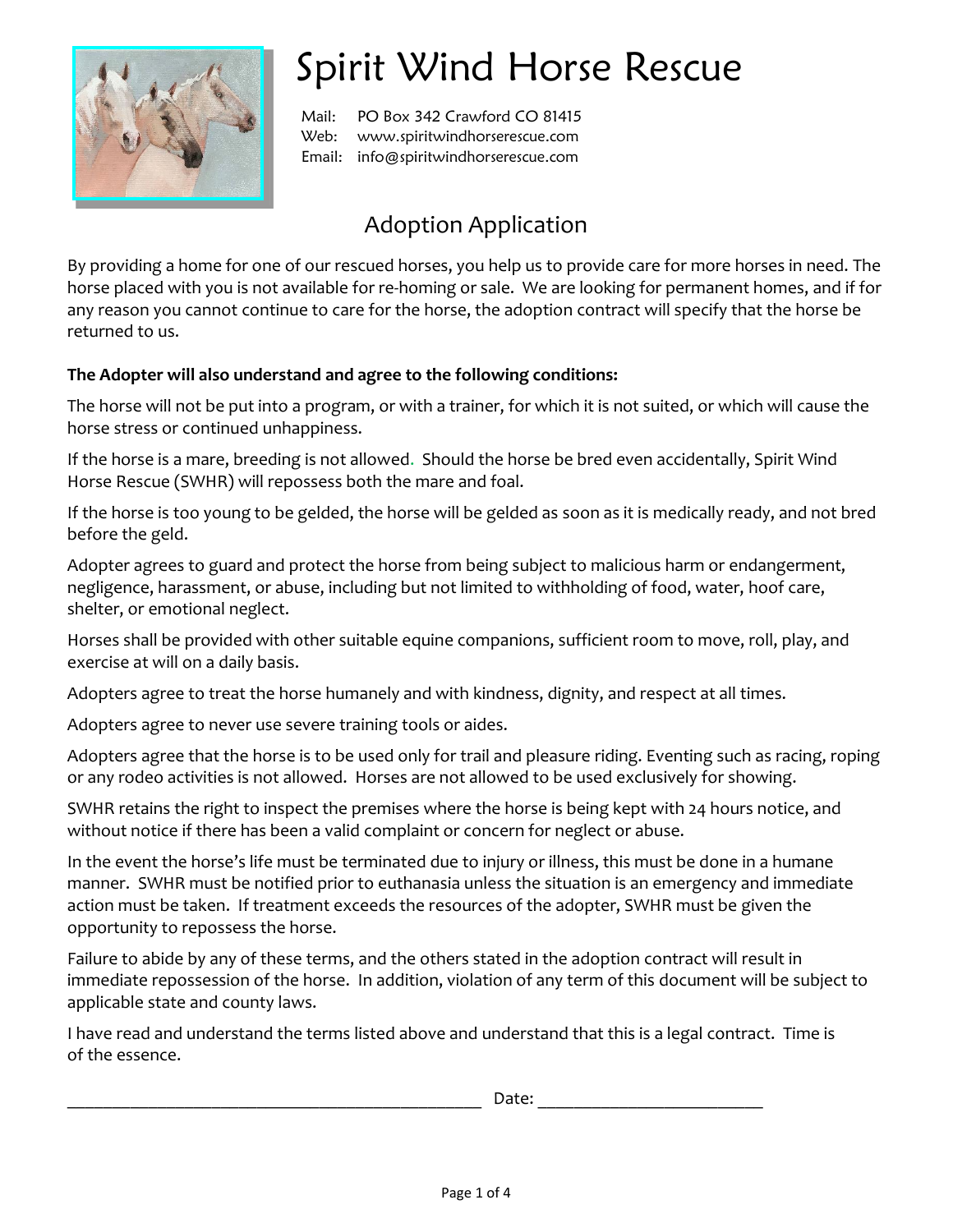We appreciate your interest in adopting a horse rescued by SWHR. To ensure that each of our horses finds a permanent and caring home, our application asks several detailed questions which are necessary for the screening process. Our goal is to adopt our horses to people who are committed to lifetime care for the horses they adopt. All information will be kept completely confidential.

|                                                                            | What type of riding and activities do you plan to do with your adoptive horse? _______________________________ |  |
|----------------------------------------------------------------------------|----------------------------------------------------------------------------------------------------------------|--|
|                                                                            |                                                                                                                |  |
|                                                                            |                                                                                                                |  |
|                                                                            |                                                                                                                |  |
|                                                                            | Do you own or lease your property? ___________________________________Length of Residence________________      |  |
|                                                                            |                                                                                                                |  |
|                                                                            |                                                                                                                |  |
|                                                                            |                                                                                                                |  |
| Have you had a horse in your care die in the last 5 years, and if so, why? |                                                                                                                |  |
|                                                                            |                                                                                                                |  |
|                                                                            |                                                                                                                |  |
|                                                                            |                                                                                                                |  |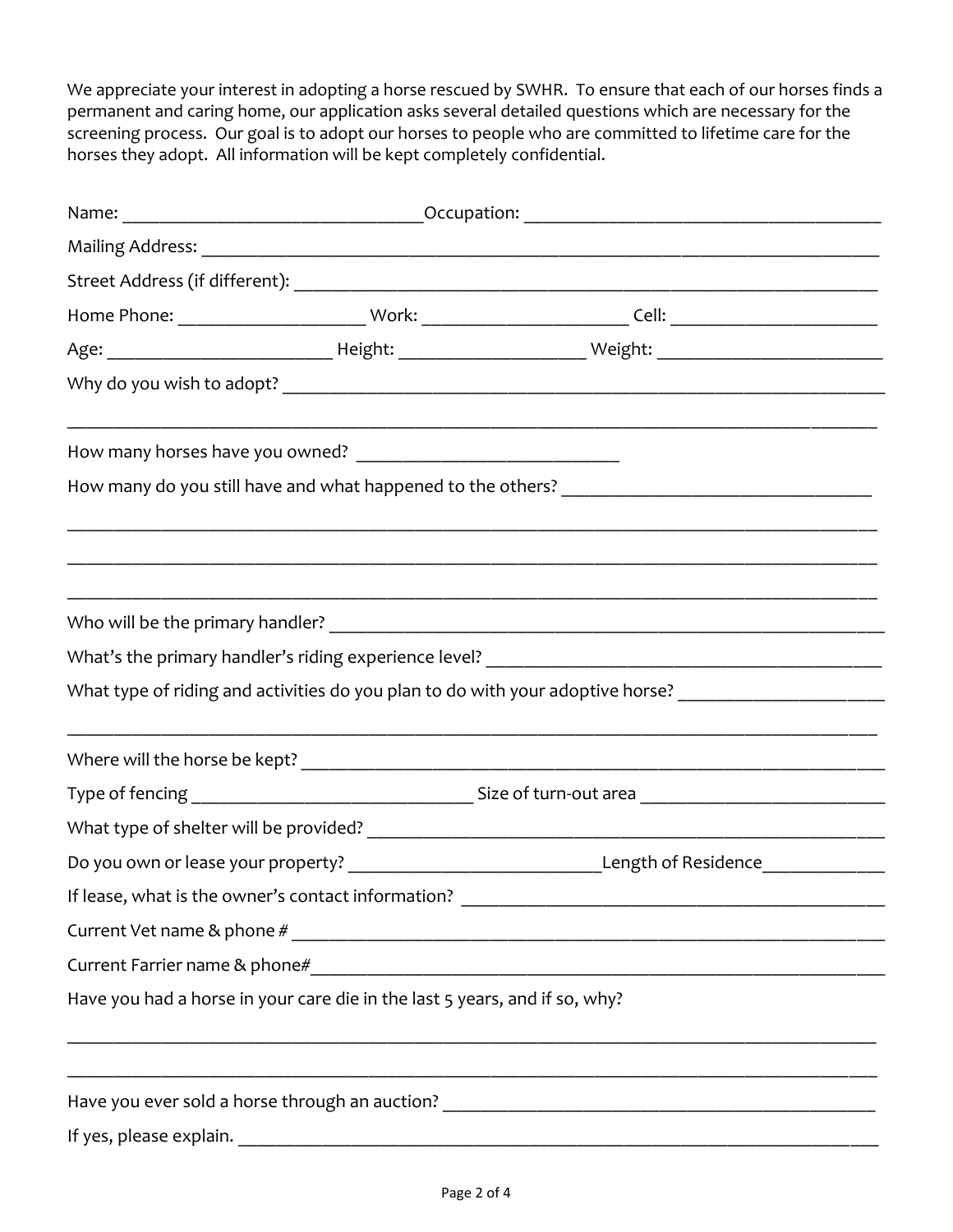Have you ever surrendered an animal to a Humane Society, Rescue Organization, or Animal Control? Circle one (yes) (no) If yes, please explain.

\_\_\_\_\_\_\_\_\_\_\_\_\_\_\_\_\_\_\_\_\_\_\_\_\_\_\_\_\_\_\_\_\_\_\_\_\_\_\_\_\_\_\_\_\_\_\_\_\_\_\_\_\_\_\_\_\_\_\_\_\_\_\_\_\_\_\_\_\_\_\_\_\_\_\_\_\_\_\_\_\_\_\_\_\_\_

|                                                                            | How often do you feel a horse should be wormed? ________________________________                               |
|----------------------------------------------------------------------------|----------------------------------------------------------------------------------------------------------------|
|                                                                            |                                                                                                                |
|                                                                            |                                                                                                                |
|                                                                            |                                                                                                                |
|                                                                            | Do you feel confident that you are able to financially provide for this horse for the rest of his/her life? If |
| so, briefly explain why you feel confident you can provide for this horse. |                                                                                                                |
|                                                                            | With the pasture available to you, what do you estimate your annual expenses (including feed, foot care,       |
|                                                                            |                                                                                                                |
|                                                                            | In the event this horse needs extensive medical care, are you willing to do whatever it takes to provide       |
| the best quality of life for him/her?                                      |                                                                                                                |
|                                                                            |                                                                                                                |
| Please list 3 references.                                                  |                                                                                                                |
|                                                                            |                                                                                                                |
|                                                                            |                                                                                                                |
|                                                                            |                                                                                                                |
| <b>Mailing Address</b>                                                     |                                                                                                                |
|                                                                            |                                                                                                                |
| <b>Mailing Address</b>                                                     |                                                                                                                |